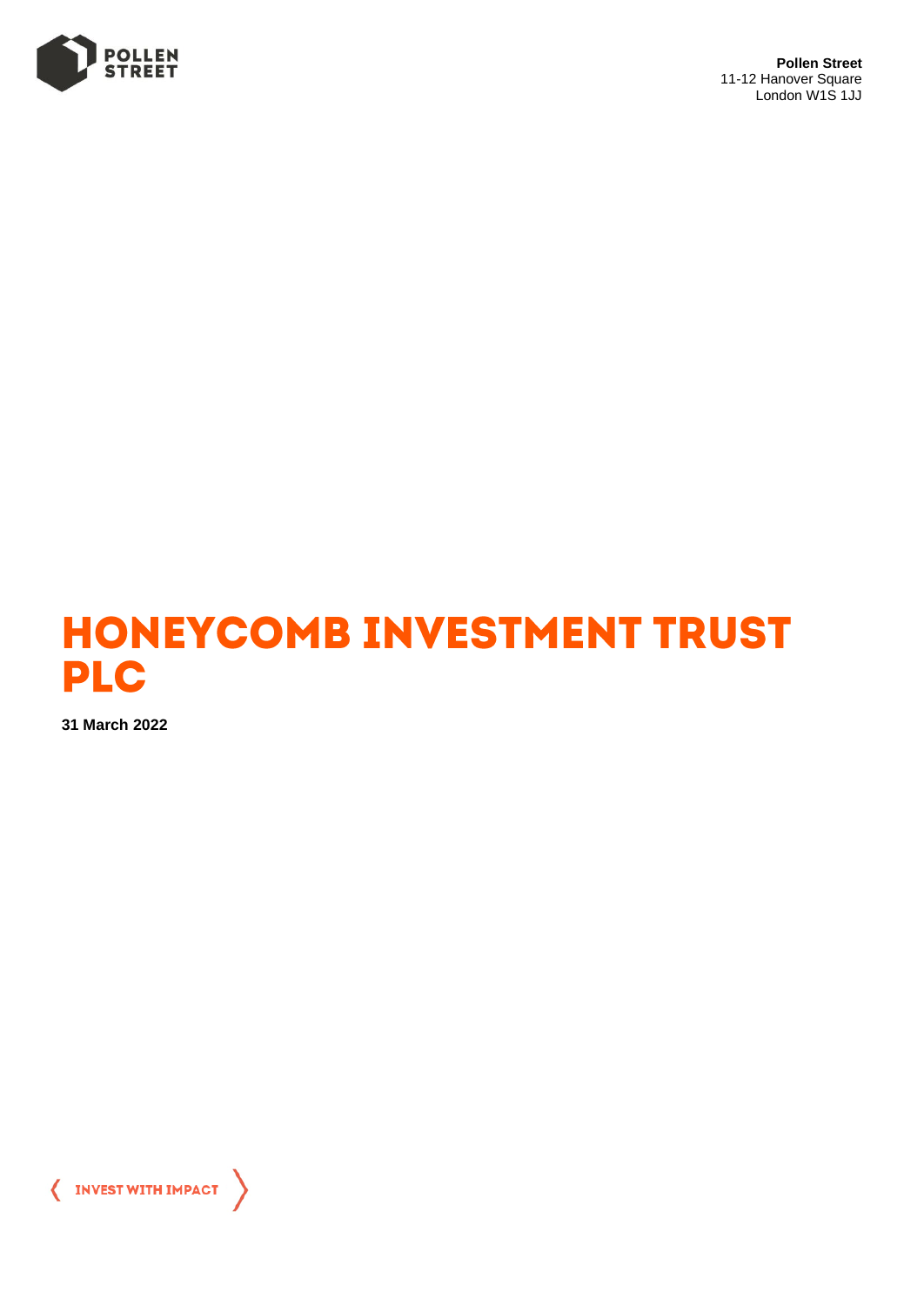

# **INVESTMENT MANAGER'S COMMENTARY**

Honeycomb Investment Trust plc (the "Company") delivered a NAV return of 0.66% for the month, which is equivalent to 7.8% per annum. NAV return was driven by strong risk adjusted yield of 9.0%. This is in-line with the Q1 total risk adjusted yield, driving a 7.9% NAV return for the quarter.

Net Investment Assets increased in the month to £586m, from £580m at the end of Feb. This was driven by drawdowns on a senior electric vehicle fleet financing facility as well as net deployment of £7.3m across the senior real estate debt facilities.

The pipeline of new opportunities is strong with c£400m of well progressed deals across Europe and is diversified across a range of sub sectors including micro mobility, small balance SME loans and insurance run off financing. Whilst the outlook for our target market remains positive, the manager Pollen Street Capital remains very focused on the broader macro-economic environment. PSC also continues to see opportunities in sustainability-oriented sectors offering attractive risk adjusted returns whilst also making a positive impact from an ESG perspective.

Despite the more challenging macro-outlook, PSC believes that asset backed direct lending represents a resilient asset class that delivers strong relative value versus other private credit opportunities and publicly traded comparables. The combination of asset backing via large diverse pools of financial and hard assets along with bespoke structuring delivers strong downside protection with a significant margin of safety as well as premium returns.

# **Key Details**

| Monthly NAV Return (Annualised)         | 7.8%       |
|-----------------------------------------|------------|
| Monthly NAV Return                      | 0.66%      |
| <b>YTD NAV Return</b>                   | 1.95%      |
| <b>ITD* NAV Return</b>                  | 51.9%      |
| NAV Cum. Income                         | £358.9m    |
| NAV Ex. Income                          | £358.5m    |
| <b>Market Capitalisation</b>            | £329.3m    |
| Net Investment Assets                   | £585.5m    |
| Net Debt to Equity                      | 62.4%      |
| Debt to Equity                          | 68.6%      |
| Shares in Issue                         | 35,218,434 |
| <b>Share Price</b>                      | 935.0p     |
| NAV Cum. Income per Share               | 1,019.0p   |
| NAV Ex. Income per Share                | 1,018.0p   |
| Premium (Discount) to NAV Cum<br>Income | (8.2)%     |

Proprietary data systems and comprehensive data collection provide the manager with regular and detailed data, and strong transparent relationships with our lending partners enable the manager to closely monitor underlying performance. Detailed monitoring of the portfolio provides reassurance that, despite broader economic concerns, the investment portfolio remains in a strong position.

In response to the unfortunate events in Ukraine, the Honeycomb Board reported, on 11 March 2022, that the Company does not have any direct exposure to Russia. Further, the Company announced, via an RNS on 21 March, that it now intends to commence a share buyback programme, commencing on that date and expected to end no later than 29 April 2022. The policy is to consider conducting share buybacks when trading at a discount of more than 5%. Details of the ongoing programme are updated through RNS postings on the London Stock Exchange.

Finally, the Board was pleased to note that Capital Finance International magazine has named Pollen Street Capital Best Responsible Alternative Investment Team UK for the second consecutive year. The judging panel also noted Pollen Street Capital's prioritisation of lasting impact backing companies and credit partners that help consumers to make greener choices, increase their access to finance and SMEs to promote job creation and socioeconomic growth.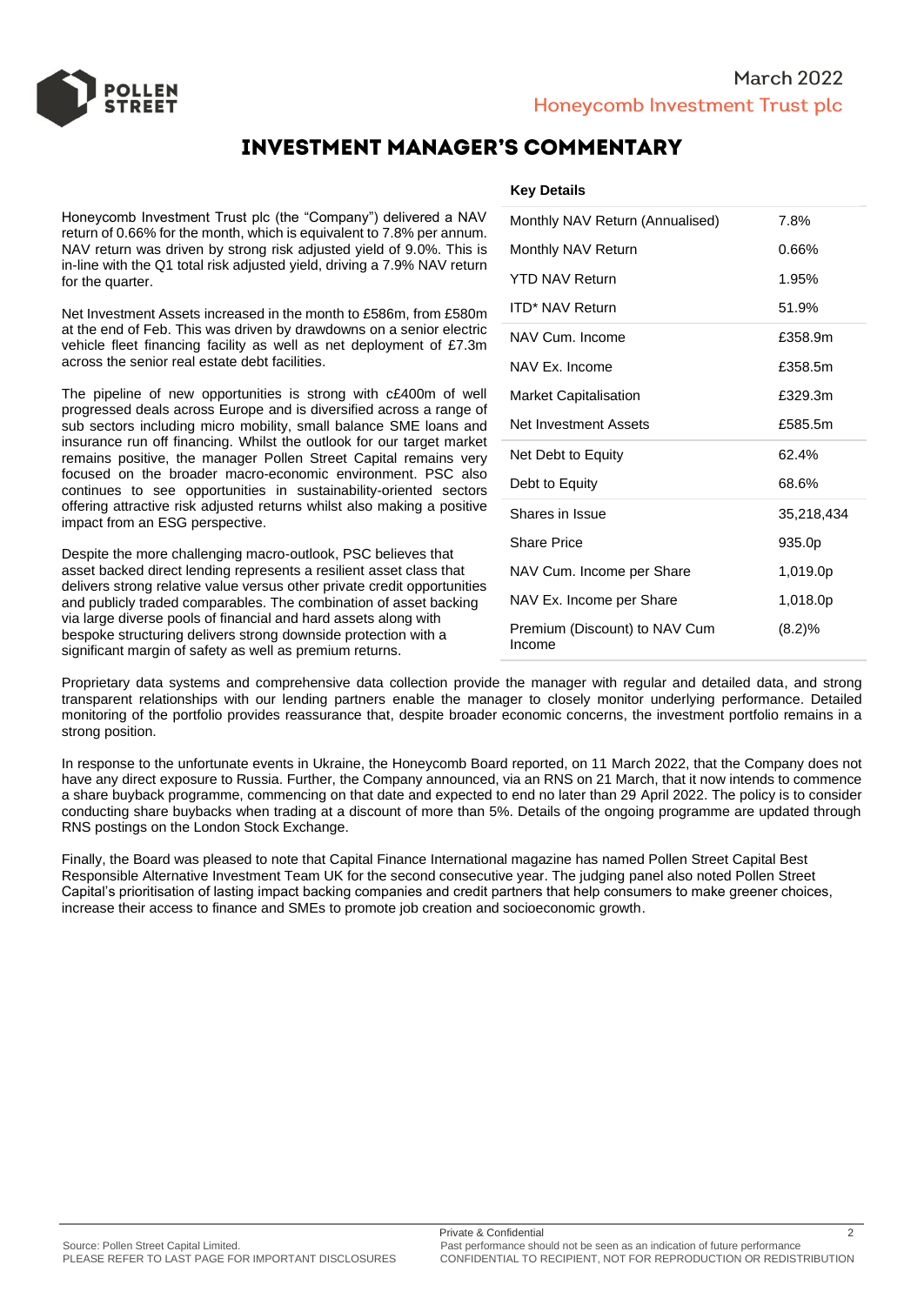

# **March 2022**

# **Figure 1 - Composition of Investment Assets Figure 2 - Investment Assets**



Honeycomb Investment Trust plc



# **Figure 3 – Q1 2022 Returns Bridge**



## **Figure 4 – Top 10 Holdings**

|                |                                             | Deal Type <sup>(1)</sup> | <b>Structure</b> | <b>Sector</b>                               | <b>Value of Holding</b><br>at 31 Mar-22 (£m) | LTV <sup>(2)</sup> | Percentage of<br>Portfolio <sup>(3)</sup> |  |
|----------------|---------------------------------------------|--------------------------|------------------|---------------------------------------------|----------------------------------------------|--------------------|-------------------------------------------|--|
|                | <b>Sancus Loans Limited</b>                 | Structured               | Senior           | <b>Short Term Property</b><br>Loans         | 52.8                                         | 50%                | 9.1%                                      |  |
| $\overline{2}$ | <b>UK Agricultural Finance</b>              | Direct Portfolio         | Senior           | <b>Short Term Property</b><br>Loans         | 52.7                                         | 49%                | 9.1%                                      |  |
| 3              | <b>Creditfix Limited</b>                    | <b>Structured</b>        | Senior           | <b>Discounted Fee</b><br><b>Receivables</b> | 50.6                                         | 52%                | 8.7%                                      |  |
| 4              | Oplo Direct Portfolio                       | Direct Portfolio         | Secured          | <b>Secured Consumer</b>                     | 45.7                                         | 82%                | 7.9%                                      |  |
| 5 <sup>1</sup> | <b>Downing Development</b><br>Loans         | Structured               | Senior           | <b>Short Term Property</b><br>Loans         | 37.8                                         | 65%                | 6.5%                                      |  |
| 6.             | Nucleus Cash Flow<br><b>Finance Limited</b> | Structured               | Senior           | <b>CBILS SME</b>                            | 37.0                                         | 96%                | 6.4%                                      |  |
| $\overline{7}$ | <b>GE Portfolio</b>                         | <b>Direct Portfolio</b>  | Secured          | <b>Secured Consumer</b>                     | 30.2                                         | 62%                | 5.2%                                      |  |
| 8              | Queen Street                                | Direct Portfolio         | Senior           | <b>Short Term</b><br><b>Property Loans</b>  | 28.8                                         | 65%                | 5.0%                                      |  |
| 9              | <b>Duke Royalty</b>                         | <b>Structured</b>        | Senior           | <b>SME</b>                                  | 28.6                                         | 40%                | 4.8%                                      |  |
| 10             | Beaufort                                    | <b>Direct Portfolio</b>  | Senior           | <b>Short Term Property</b><br>Loans         | 23.9                                         | 70%                | 4.1%                                      |  |

Statistics as at 31 March 2022

1. Direct Portfolios labelled as Senior in structure refer to portfolios of loans that are individually senior secured

2. In the case of Direct Portfolios, the LTV is against latest underlying collateral values (typically at origination for directly originated assets or at purchase for acquired seasoned portfolios). For structured facilities the LTV reflects the maximum advance rate against eligible assets for Oplo Structured and 118118 Loans, and in the case of structured propertybacked facilities, the LTV reflects the look through LTV against the underlying property collateral. Development finance loan LTVs are quoted as the maximum LTGDV at origination. 3. Net Investment Assets

PLEASE REFER TO LAST PAGE FOR IMPORTANT DISCLOSURES CONFIDENTIAL TO RECIPIENT; NOT FOR REPRODUCTION OR REDISTRIBUTION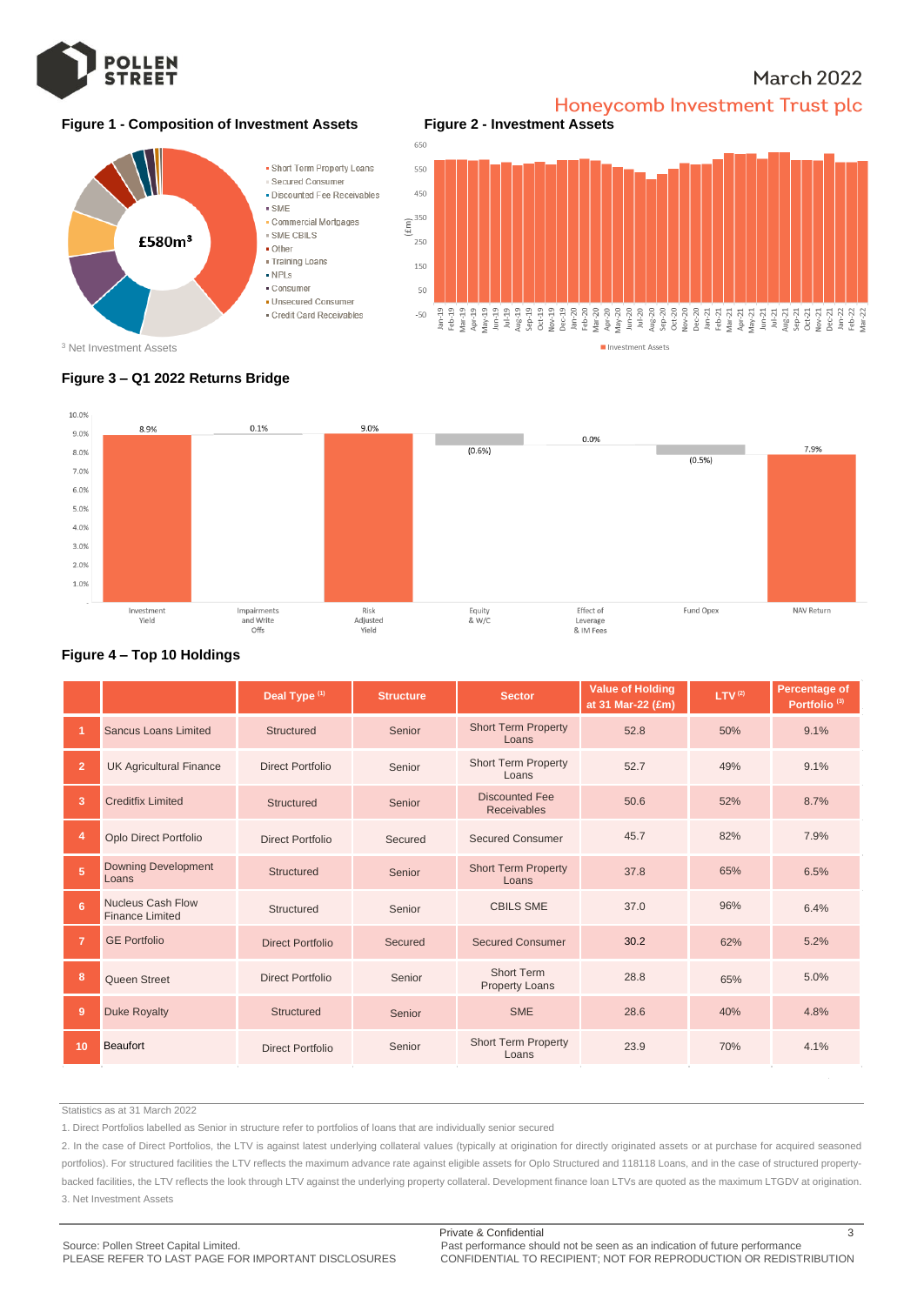

## **Background and Investment Objective**

Honeycomb Investment Trust plc (the "Company") operates an asset backed credit strategy that delivers stable income alongside strong downside protection through providing predominantly senior lending to non-bank lenders secured on their underlying loan portfolios. The investment strategy is supported by the ongoing structural changes in the financial services industry that create a significant opportunity for nonbank lenders to reach customers who are underserved by mainstream banks with bespoke and appropriate products. The investment objective is to provide shareholders with an attractive level of dividend income with capital preservation.

The strategy aims to generate positive impact around key areas where Honeycomb Investment Trust can make a meaningful difference; Financial Inclusion, Affordable Housing, Regional Growth & Green Housing.

#### **Investment Features**

- 8% targeted dividend on issue price when fully invested and leverage applied, payable quarterly.
- Investments secured on loan portfolios of non bank lenders
- A diverse and granular portfolio, no single asset / single sector risk
- Short duration Average life 2 to 3 years with underlying portfolio typically amortising removing refinancing/ exit risk
- Investments benefit from tight Covenants and Corporate security
- Conservative Leverage

# **Performance & Dividend History**

# **Fund Facts**

| Type of Fund           | Closed - Ended Fund                                |
|------------------------|----------------------------------------------------|
| Listing                | Main Market of the London<br><b>Stock Exchange</b> |
| Ticker                 | <b>HONY</b>                                        |
| <b>ISIN</b>            | GB00BYZV3G25                                       |
| Inception Date         | 23 December 2015                                   |
| Dividend               | Quarterly                                          |
| <b>NAV Calculation</b> | As of last day, of each<br>month                   |
| Management Fee*        | $1\%$                                              |
| Performance Fee**      | 10%                                                |

\* applicable to gross assets

\*\* subject to 5% preferred return hurdle and high watermark

|                                                                                                                                                  |      | Jan            | Feb         | M ar     | Apr            | M ay       | Jun     | Jul    | Aug    | Sep        | Oct        | Nov        | Dec     | <b>YTD</b>  | ITD*                     |
|--------------------------------------------------------------------------------------------------------------------------------------------------|------|----------------|-------------|----------|----------------|------------|---------|--------|--------|------------|------------|------------|---------|-------------|--------------------------|
| NAV Return IAS 39                                                                                                                                | 2016 | 0.04%          | 0.13%       | 0.19%    | 0.92%          | 0.60%      | 0.79%   | 0.68%  | 0.70%  | 0.88%      | 0.89%      | 0.92%      | 0.94%   | 7.85%       | 7.83%                    |
| NAV Return IAS 39                                                                                                                                | 2017 | 0.69%          | 0.69%       | 0.78%    | 0.62%          | 1.80%(1)   | 0.55%   | 0.65%  | 0.62%  | 0.63%      | 0.61%      | 0.61%      | 0.79%   | 9.11%       | 17.24%                   |
| NAV Return IFRS 9                                                                                                                                | 2018 | 0.66%          | 0.59%       | 0.72%    | $1.36\%^{(3)}$ | 0.56%      | 0.60%   | 0.63%  | 0.67%  | 0.67%      | 0.67%      | 0.65%      | 0.60%   | 8.43%       | $25.12\%^{(2)}$          |
| NAV Return IFRS 9                                                                                                                                | 2019 | 0.58%          | 0.54%       | 0.67%    | 0.67%          | 0.64%      | 0.65%   | 0.67%  | 0.66%  | 0.66%      | 0.67%      | 0.67%      | 0.67%   | 7.79%       | $33.17\%^{(2)}$          |
| NAV Return IFRS 9                                                                                                                                | 2020 | $1.62\%^{(4)}$ | 0.65%       | 0.25%    | 0.42%          | 0.42%      | 0.75%   | 0.61%  | 0.87%  | 0.28%      | 0.58%      | 0.62%      | 0.67%   | 7.71%       | $41.15\%$ <sup>(2)</sup> |
| NAV Return IFRS 9                                                                                                                                | 2021 | 0.67%          | 0.64%       | 0.75%    | 0.73%          | 0.77%      | 0.75%   | 0.72%  | 0.71%  | 0.66%      | 0.68%      | 0.66%      | 0.69%   | 8.49%       | 49.90%(2)                |
| NAV Return IFRS 9                                                                                                                                | 2022 | 0.69%          | 0.59%       |          |                |            |         |        |        |            |            |            |         | 1.28%       | $51.25\%^{(2)}$          |
| Share Price Performance**                                                                                                                        | 2016 | 1.50%          | ÷.          |          |                |            |         |        |        |            |            |            | 0.54%   | 2.05%       | 2.05%                    |
| Share Price Performance**                                                                                                                        | 2017 | 3.92%          | 3.72%       | 0.45%    | 1.81%          | (0.89%     | 4.93%   | 2.78%  | 0.42%  | $(1.24\%)$ | (0.84%     | (0.63%     | (1.49%  | 13.42%      | 15.75%                   |
| Share Price Performance**                                                                                                                        | 2018 | $(1.94\%)$     | ÷,          | ÷.       | (1.76%)        | ÷.         | ×       | 0.90%  | $\sim$ | 0.89%      | $(0.44\%)$ |            | ٠       | $(2.38\%)$  | 13.00%                   |
| Share Price Performance**                                                                                                                        | 2019 | ×              | ÷           |          |                | $(1.33\%)$ | (0.45%) |        | (0.45% | $(6.33\%)$ | $(3.86\%)$ | $(1.51\%)$ | (0.77%  | $(13.94\%)$ | (2.75%)                  |
| Share Price Performance**                                                                                                                        | 2020 | (2.13%)        | (2.13%)     | (18.48%) | $(1.33\%)$     | ×          | 1.69%   | 1.33%  | 7.21%  | 12.54%     | 1.63%      | $\sim$     | 0.80%   | $(3.08\%)$  | (5.75%)                  |
| Share Price Performance**                                                                                                                        | 2021 | 2.92%          | $(1.03\%)$  | (2.08%)  | 2.66%          | (0.52%)    | 1.04%   | $\sim$ | (155%) | 1.57%      |            | $(0.52\%)$ | (2.07%) | 0.27%       | $(5.50\%)$               |
| Share Price Performance**                                                                                                                        | 2022 | 1.59%          | $(11.46\%)$ |          |                |            |         |        |        |            |            |            |         | (9.81%)     | $(15.00\%)$              |
| Dividend Per<br>Share (Pence)***                                                                                                                 | 2016 |                |             |          |                | 2.11       |         |        |        | 19.66      | í.         | 23.13      | ٠       | 44.90       | 44.90                    |
| Dividend Per<br>Share (Pence)***                                                                                                                 | 2017 |                |             | 23.5     | $\sim$         | 24.50****  | ٠       |        | ÷,     | 20.00      | ł,         | ä,         | 20.00   | 88.00       | 132.90                   |
| Dividend Per<br>Share (Pence)***                                                                                                                 | 2018 |                |             | 20.00    | 20.00          | ٠          | ٠       |        | ٠      | 20.00      | ÷,         | ä,         | 20.00   | 80.00       | 212.90                   |
| Dividend Per<br>Share (Pence)***                                                                                                                 | 2019 |                |             | 20.00    | ÷.             | ×.         | 20.00   | ä,     | ÷.     | 20.00      | í,         | ä,         | 20.00   | 80.00       | 292.90                   |
| Dividend Per<br>Share (Pence)***                                                                                                                 | 2020 |                | 20.00       | $\sim$   |                | ٠          | 20.00   | ٠      | ٠      | 20.00      | ٠          | 20.00      | ٠       | 80.00       | 372.90                   |
| Dividend Per<br>Share (Pence)***                                                                                                                 | 2021 |                |             | 20.00    |                |            | 20.00   | ٠      | ٠      | 20.00      | ä          | ä,         | 20.00   | 80.00       | 452.90                   |
| Dividend Per<br>Share (Pence)***                                                                                                                 | 2022 |                | $\sim$      |          |                |            |         |        |        |            |            |            |         | 0.00        | 452.90                   |
| <sup>(1)</sup> NAV return excluding effect of capital raise and issuance at a premium would have been 0.77%<br>$\pm$ . The contract of the state |      |                |             |          |                |            |         |        |        |            |            |            |         |             |                          |

ITD: Inception to Date – excludes IPO Issue Costs

\*\* Based on IPO Issue Price of 1000p

\*\*\* Recognised in the month when marked ex-dividend

(2) Inception to date NAV return affected by IFRS 9 initial recognition on 2018 brought forward retained earnings

\*\*\*\* Based upon the number of shares at the ex-dividend date

(3) NAV return excluding effect of capital raise and issuance at a premium would have been 0.63%

 $^{(4)}$  NAV return excluding effect of buy backs would have been 0.60%

CONFIDENTIAL TO RECIPIENT, NOT FOR REPRODUCTION OR REDISTRIBUTION

Source: Pollen Street Capital Limited.<br>PLEASE REFER TO LAST PAGE FOR IMPORTANT DISCLOSURES CONFIDENTIAL TO RECIPIENT. NOT FOR REPRODUCTION OR REDIST

Private & Confidential 4